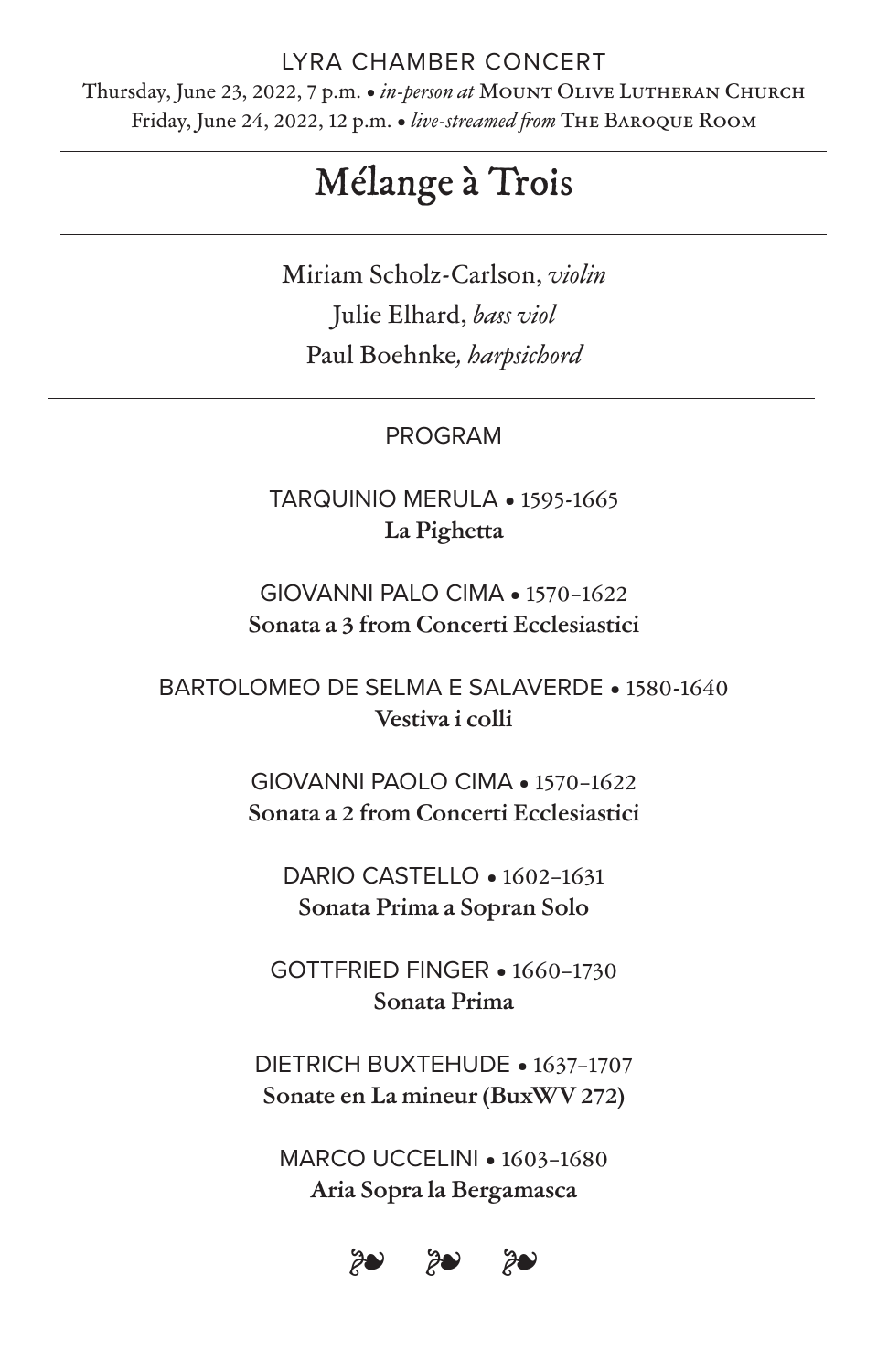

#### **STAFF**

Curtis Foster, executive director Cassidy Asch, communications & office manager Joseph Jones, operations manager

# **BOARD OF DIRECTORS**

Margaret Sullivan, president Bonnie Turpin, treasurer Phebe Haugen, secretary Sara Thompson, musician representative Stuart Holland Susan Flygare Geoffrey Wilson

# **CONTACT**

275 4th St E, Ste 280, St. Paul, MN 55101 . (651) 321-2214 info@lyrabaroque.org . www.lyrabaroque.org



Lyra gratefully acknowledges the support of the many organizations and individuals who have generously supported Lyra's 2021-2022 season. This activity is made possible by the voters of Minnesota through Minnesota State Arts Board Operating Support, Creative Support, and Arts Tour grants, thanks to a legislative appropriation from the arts and cultural heritage fund, as well as support from St. Paul Cultural STAR.